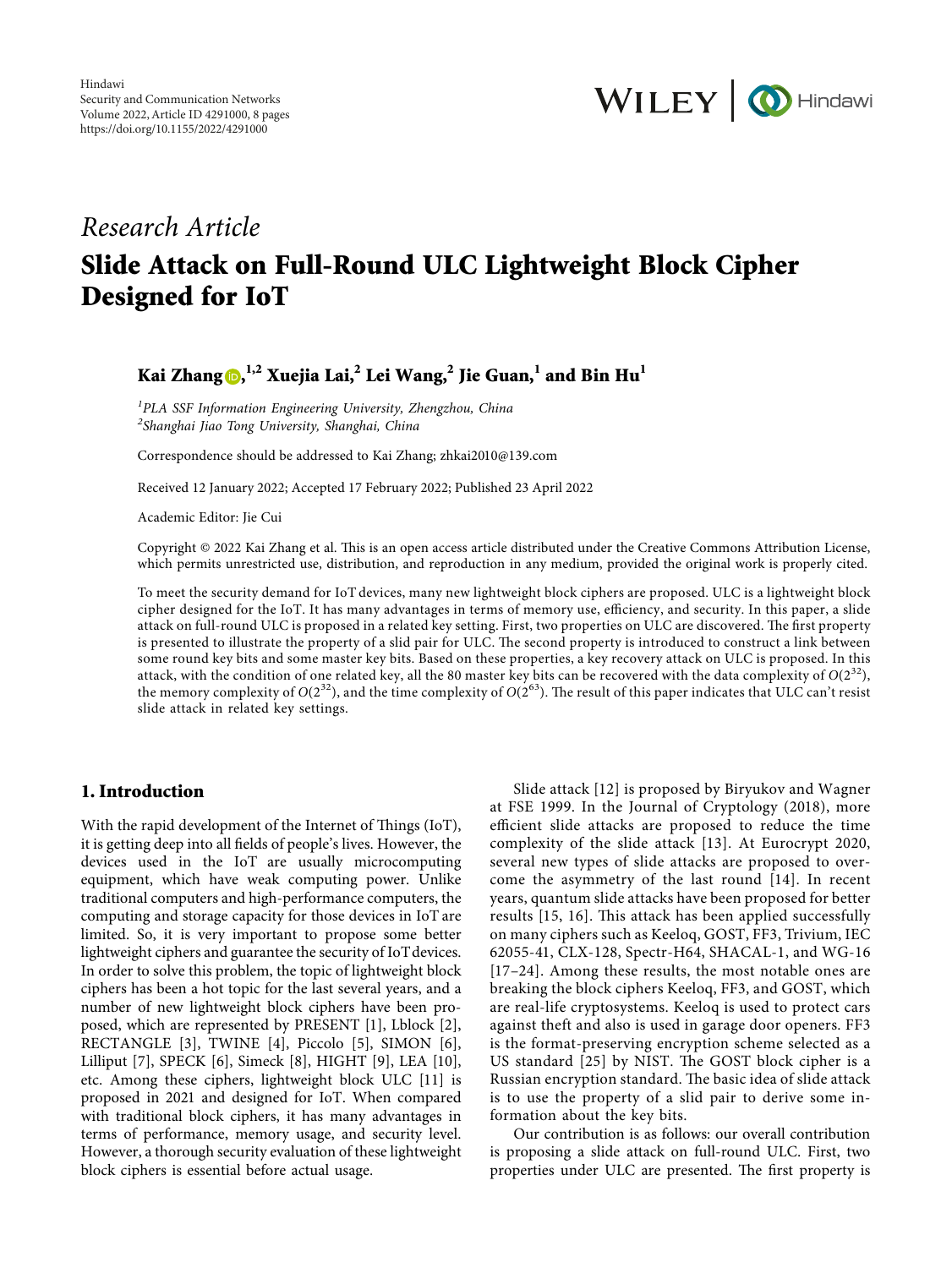<span id="page-1-0"></span>presented to illustrate the property of a slid pair for ULC. The second property is introduced to construct a link between some round key bits and the master key bits, which will be used in our attack. Based on these properties, a key recovery attack on ULC is proposed. In this attack, with the condition of one related key, 80-bit master key bits can be recovered with the data complexity of  $O(2^{32})$ , the memory complexity of  $O(2^{32})$ , and the time complexity of  $O(2^{63})$ .

The comparison between our results and some previous cryptanalytic results is illustrated in Table [1.](#page--1-0)

*Outline*. This paper is organized as follows: the notations used in this paper are illustrated in Section 2. Section 3 gives a brief description of slide attack and ULC. Section 4 proposes two properties on ULC. A key recovery attack on ULC is presented in Section [5](#page-5-0). Section [6](#page-6-0) concludes the paper.

## **2. Notations**

Suppose *E* is an *n*-bit block cipher of *R* rounds, the following notations are used throughout this paper.

- (i) *P*: plaintext;
- (ii) *C*: ciphertext;
- (iii) *K*: 80-bit master key, *K<sup>t</sup>* represents the 80-bit key register at the *t*-th round and  $K_{[i:j]}$  represents the *i*th bit to the *j*-th bit of *K*;
- (iv) RK*<sup>i</sup>* : 64-bit round key at the *i*-th round;
- (v) "≪ < *i*": left rotation with *i* bits;
- (vi) "⊕": XOR operation.

## **3. Preliminary**

*3.1. General Procedures of a Slide Attack.* In this section, the general procedures of a typical slide attack are illustrated. As is known to all, a block cipher uses a relatively weak round function iteratively to reach a strong security strength. According to the original slide attack, all the round functions of a block cipher  $E_k$  are supposed to be the same, which can be denoted as  $f_k$ .  $E_k$  can be written as

$$
E_k = f_k \circ f_k \circ f_k \circ \cdots \circ f_k. \tag{1}
$$

The key point for a slide attack is seeking a sliding pair. If two plaintexts *P*, *P'* satisfy the equation  $P' = f_k(P)$ ,  $(P, P')$  is a slid pair. If a slid pair appears, for the two ciphertexts of *P* and  $P'$ ,  $C = E_k(P)$ ,  $C' = E_k(P')$ , the conclusion  $C' = f_k(C)$  can be derived. This procedure is demonstrated in Figure [1](#page--1-0) and all the intermediate states in the same nibble marked in red lines are totally the same.

It is difficult for an attacker to figure out which pair is a slid pair. So, we have to construct a set containing sufficient plaintext-ciphertext pairs. According to the birthday paradox, if the block size of  $E_k$  is *n* and the set contains  $2^{n/2}$ plaintext-ciphertext pairs, a slid pair is expected to appear with a high probability (about 63%). If a slide appears, as *P*, *P*′, *C*, *C*′ are all known, we can solve *k* from the following equation:

$$
\begin{cases}\nf_k(P) = P', \\
f_k(C) = C'.\n\end{cases}
$$
\n(2)

For some block ciphers, the round keys for different rounds are not always the same. According to the key schedule, we can use the condition of related keys to make  $f_{k_i}$ , have a dynamic match to construct a slid pair.

3.2. Related Key Attack. The related key attack model is a class of cryptanalytic attacks that correspond to the "single key attack model." In the related key attack model, the attacker can know or choose the relationship between several keys, and the target of the attacker is to find the correct secret key.

The related key attack model is important in the area of cryptanalysis. For slide attacks, the condition of "related key" usually appears, and the idea of using a related key in slide attack has been used in much previous literature. Besides, the security level of related key attacks is included as a rationale in many design specifications of block ciphers.

*3.3. Brief Description on ULC.* The structure of ULC is SPN. The idea of the ULC originated from the PRESENT and the RECTANGLE. The block size of ULC is 64 bits, and there are altogether 15 rounds. The round function is composed of three layers: the key addition layer, the substitution layer, and the bit permutation layer. In the key addition layer, the 64-bit round key is XORed into the internal state. In the substitution layer, a bit-sliced four-bit Sbox is used in parallel to introduce nonlinearity. In the bit permutation layer, an involutive 64-bit permutation is used to bring in quicker diffusion. The round function of ULC is illustrated in Figure [2](#page--1-0).

The key schedule of ULC is modified from an ISO standard block cipher, PRESENT. First, the 80-bit register is initialized with the master key. We substitute the four most significant bits of the key register with the Sbox, then rotate the register by 61 bits on the left. Finally, the 64 most significant bits of the key register are extracted as the round key *RK*. The mathematical form of this key register updating progress can be illustrated as follows:

- $(1)$   $[k_{79}k_{78}k_{77}k_{76}] = S[k_{79}k_{78}k_{77}k_{76}]$
- $(2)$   $[k_{79}k_{78}, \ldots, k_{1}k_{0}] = [k_{18}k_{17}, \ldots, k_{20}k_{19}]$
- (3)  $\text{RK}_{[63: 0]}^i = [k_{79}k_{78}, \ldots, k_{17}k_{16}]$

#### **4. Slide Properties on ULC**

To better illustrate the slide attack on ULC, two properties are presented in this section. The first property is to illustrate the concrete conditions for a slid pair on ULC. The second property is to demonstrate the relationship between some subkey bits of the last round and some master key bits that will be used in our attack.

*Property 1.* **(**Sufficient prerequisite for a slid pair on ULC**)**. For ULC, given two plaintext pairs (*P*, *P*′) and a related key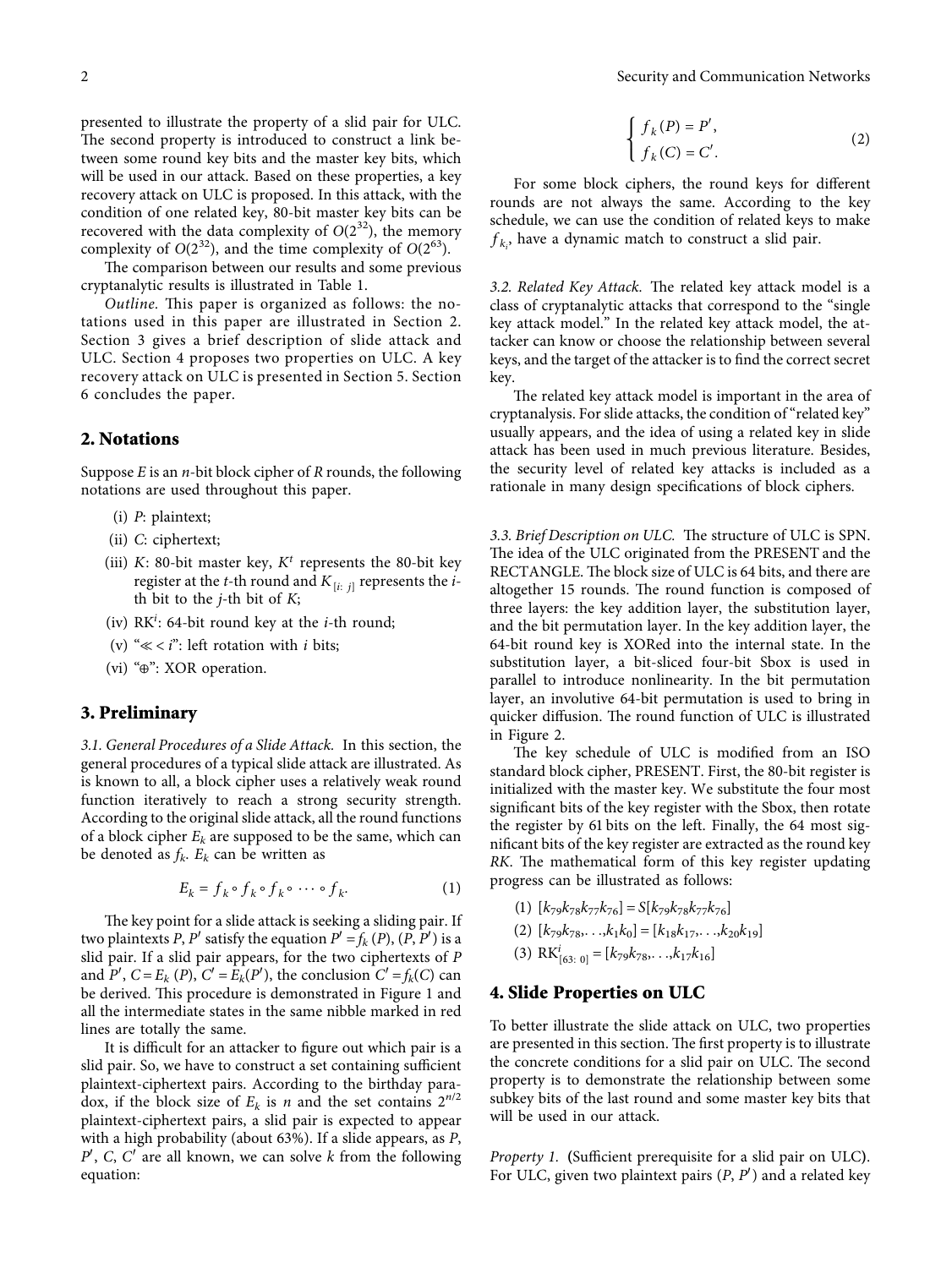Table 1: Summary of the attacks on ULC.





Figure 1: Encryption similarity for slide attack.

Key addition layer: *Addkey*  $\frac{RK}{\prod \prod \prod}$  $1111 - 1111$ Substitution layer: *Sbox* S S S S S S S S S S S S S S S S 11 I I I I I Bit Permutation layer: *Perm Perm*

Figure 2: Round function of ULC.

 $(K, K'),$   $K' = K \ll 61,$   $K'_{[79:76]} = \text{Sbox}(K'_{[79:76]}),$  $C = \text{ULC}(P, K), C' = \text{ULC}(P', K')$ , the sufficient prerequisite for a slid pair is as follows:

$$
RK1 = Sbox-1 \circ Perm-1 (P') \oplus P.
$$
 (3)

If equation  $(3)$  $(3)$  is satisfied, the following equation  $(4)$  $(4)$ must also hold

$$
RK'^{16} = Perm(Sbox(C)) \oplus C'. \tag{4}
$$

Proof. if we want to construct a slid pair for one round, the intermediate value after the first round must be equal to  $P'$ . This implies that  $P' = \text{Perm}(\text{Sbox}(P \oplus \text{RK}^1))$ . Using the inverse operation of Perm and Sbox, equation ([3](#page--1-0)) can be derived as

$$
RK1 = Sbox-1 \circ Perm-1 (P') \oplus P.
$$
 (5)

 $Sbox^{-1} (RK<sup>'16</sup><sub>[18: 15]</sub>)<sub>m3</sub>$ 

 $= R K<sub>1</sub><sup>1</sup>$ [2: <sup>0</sup>]*.*

Based on the condition of equation [\(3\)](#page--1-0),  $P$  and  $P'$  must constitute a slid pair under the related key (*K, K*′).

> $\int$  $\overline{\phantom{a}}$

To make it more intuitive, this process is shown in Figure [3.](#page--1-0) As  $P'$  equals to the intermediate value after the first-round encryption of  $(P, K)$ , the state for the key register of the first round, i.e.,  $K^1$ ,  $K^1 = K \ll 61$ , and  $K^1_{[79:76]} =$ Sbox $(K^1_{[79:76]})$  According to the relationship of the related key,  $K'$ , equals to  $K^1$ . Therefore, the first 14 rounds for the encryption process of  $(P', K')$  (with a round key  $\text{RK'}^{15}$ , added after) are totally the same as 2–15 rounds encryption of  $(P, K)$  (the RK<sup>16</sup>, is added after which is equals to RK<sup> $115$ </sup>.). This similarity is illustrated in the red box in Figure [3](#page--1-0).

Based on this observation, for the encryption of  $(P', K')$ , the intermediate value after adding the round key  $\overline{RK'}^{15}$ must be C. This indicates the following equation must hold.

$$
C' = \text{Perm}(\text{Sbox}(C)) \oplus \text{RK'}^{16}.\tag{6}
$$

*Property 2.* (Relationship of  $\mathrm{RK'}^{16}$ ,  $\mathrm{RK}^{1}$  and K). If a slid pair appears, given  $\text{RK}^{16}$ , the round key bits  $\text{RK}^{1}_{[47;\ 0]}$  and master key bits  $K_{[79; 19,2; 0]}$  can be determined according to the following equation:

$$
\begin{cases}\nK_{[(i+3):(j+3)]} = \text{Sbox}^{-1}\Big(RK_{[(i-16):(j-16)]}^{'16}\Big) & [i: j] \in \Omega_1, \\
K_{[(i+3) \text{mod} 80]} = RK_{[i-16]}^{'16} & i \in [79, 77] \text{or} [56, 54] \text{or} [37, 35] \text{or} [18, 16].\n\end{cases}
$$
\n
$$
\begin{cases}\nRK_{[i+16]}^{'16} = RK_{[i]}^1 & i \in [47, 45] \text{or} [44, 41] \text{or} [24, 22] \text{or} [5, 3], \\
\text{Sbox}^{-1}\Big(RK_{[(i+16):(j+16)]}^{'16}\Big) = RK_{[i: j]}^1 & [i: j] \in \Omega_2, \\
\text{Sbox}^{-1}\Big(RK_{[18: 15]}^{'16}\Big)_{\text{max}} = RK_{[2: 0]}^1.\n\end{cases}
$$
\n(8)

Ω<sup>1</sup> [{ 34: 31]*,* [30: 27]*,* [26: 23]*,* [22: 19]*,* [53: 50]*,* [49: 46]*,* [45: 42]*,* [41: 38]*,* [76: 73]*,* [72: 69]*,* [68: 65]*,* [64: 61]*,* [60: 57]};

Ω<sup>2</sup> [{ 21: 18]*,* [40: 37]*,* [17: 14]*,* [36: 33]*,* [13: 10]*,* [32: 29], [28: 25], [9: 6]  $(a)^{m3}$ . represents the three most significant bits of a.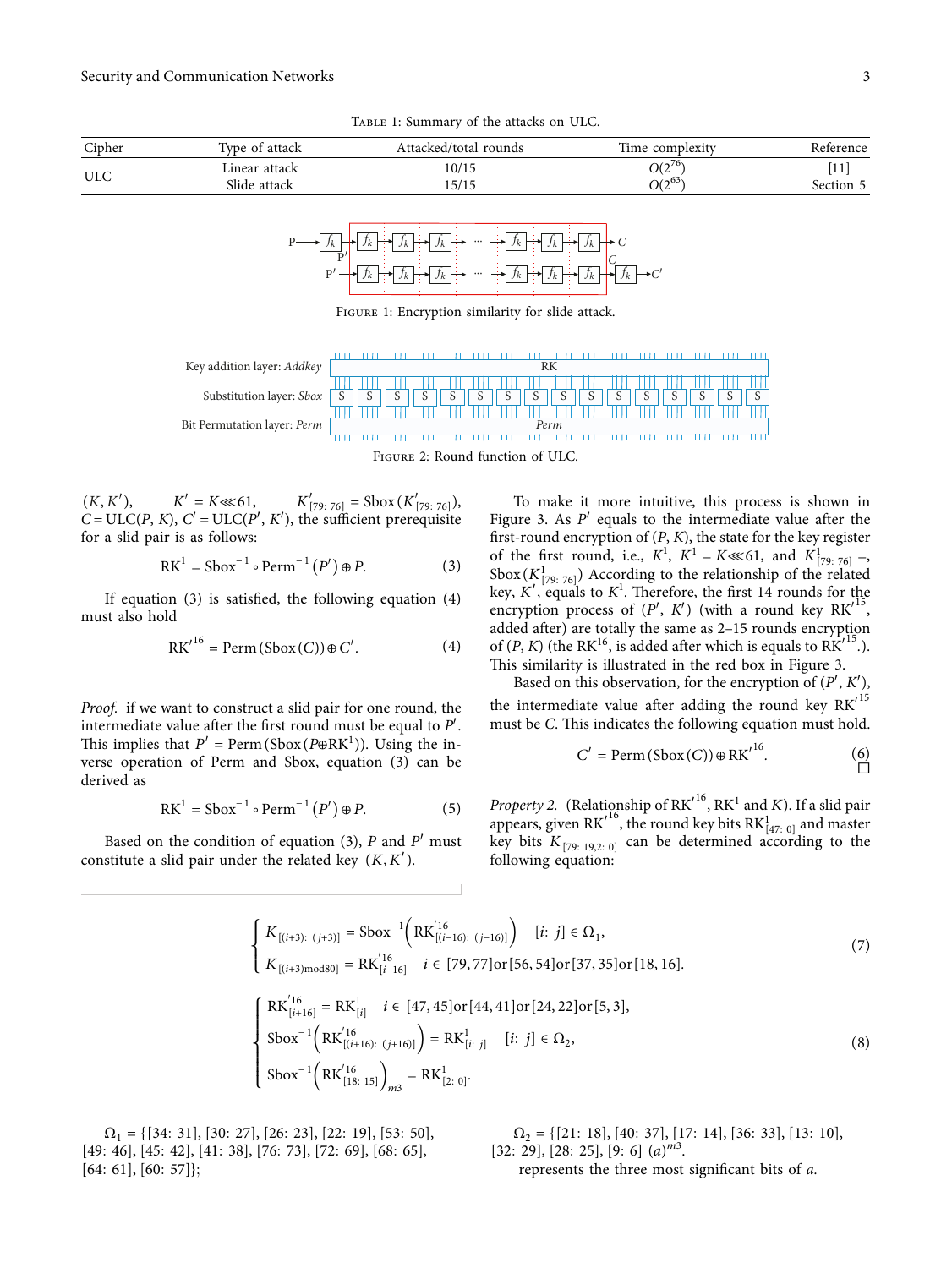

Figure 3: Encryption similarity of a slid pair.

Proof. The 64 round key bits of RK<sup>116,</sup> are focused according to the key schedule. In this property, a link between the master key and round key bits for the first and last round is illustrated.

To better illustrate the relevance of these bits between different key registers, Figure [4](#page--1-0) is presented to depict the path for these concerned key bits. In this figure, each row represents a state of the 80-bit key register at different rounds, and each nibble represents a bit for the key register. The colored nibbles represent the concerned round key bits at different rounds. The orange nibbles represent that these bits go through an Sbox. The rest of the concerned bits are marked in blue.

Through deduction, it is found that for the 64 bits of the round key  $\overline{RK'}^{16}$ , 12 bits are totally the same from singleshift operation and the other 52 bits go through a single Sbox. Each four of the 52 bits go through the Sbox at rounds 1, 3–5, 7–9, 11–13, and 15-16 (these round numbers are defined according to the key  $K$ ). The relationship between the master key bits and the bits going through each Sbox is calculated as follows:

$$
K_{[60: 57]}^{1} = \text{Sbox}(K_{[79: 76]}),
$$
\n
$$
K_{[60: 57]}^{3} = \text{Sbox}(K_{[37: 34]}),
$$
\n
$$
K_{[60: 57]}^{4} = \text{Sbox}(K_{[56: 53]}),
$$
\n
$$
K_{[60: 57]}^{5} = \text{Sbox}(K_{[75: 72]}),
$$
\n
$$
K_{[60: 57]}^{7} = \text{Sbox}(K_{[33: 30]}),
$$
\n
$$
K_{[60: 57]}^{8} = \text{Sbox}(K_{[52: 49]}),
$$
\n
$$
K_{[60: 57]}^{9} = \text{Sbox}(K_{[71: 68]}),
$$
\n
$$
K_{[60: 57]}^{1} = \text{Sbox}(K_{[71: 68]}),
$$
\n
$$
K_{[60: 57]}^{12} = \text{Sbox}(K_{[29: 26]}),
$$
\n
$$
K_{[60: 57]}^{13} = \text{Sbox}(K_{[48: 45]}),
$$
\n
$$
K_{[60: 57]}^{15} = \text{Sbox}(K_{[67: 64]}),
$$
\n
$$
K_{[60: 57]}^{16} = \text{Sbox}(K_{[25: 22]}),
$$
\n
$$
K_{[60: 57]}^{16} = \text{Sbox}(K_{[44: 41]}),
$$
\n
$$
K_{[60: 57]}^{7} = \text{Sbox}(K_{[63: 60]}).
$$

e relationship between the key register *K*′ and  $K_{[60:57]}^{1,3,4,5,7,8,9,11,12,13,15,16}$  is as follows:

$$
K_{[76.73]}^{16} = K_{[60.57]}^{1},
$$
\n
$$
K_{[34:31]}^{16} = K_{[60.57]}^{3},
$$
\n
$$
K_{[53:50]}^{16} = K_{[60.57]}^{4},
$$
\n
$$
K_{[72:69]}^{16} = K_{[60:57]}^{5},
$$
\n
$$
K_{[72:69]}^{16} = K_{[60:57]}^{7},
$$
\n
$$
K_{[49:46]}^{16} = K_{[60:57]}^{8},
$$
\n
$$
K_{[49:46]}^{16} = K_{[60:57]}^{8},
$$
\n
$$
K_{[68:65]}^{16} = K_{[60:57]}^{9},
$$
\n
$$
K_{[26:23]}^{16} = K_{[160:57]}^{12},
$$
\n
$$
K_{[64:61]}^{16} = K_{[60:57]}^{12},
$$
\n
$$
K_{[64:61]}^{16} = K_{[60:57]}^{15},
$$
\n
$$
K_{[22:19]}^{16} = K_{[60:57]}^{16},
$$
\n
$$
K_{[41:38]}^{16} = K_{[60:57]}^{16},
$$
\n
$$
K_{[60:57]}^{16} = K_{[60:57]}^{16},
$$
\n
$$
K_{[60:57]}^{16} = K_{[60:57]}^{16},
$$

According to the relationship between the round key, related key, and key register, the following equations can be obtained.

$$
\begin{cases}\nR K'_{[60:57]}^{16} = K'_{[76:73]} = K'_{[60:57]} = \text{Sbox}\big(K_{[79:76]}\big), \\
R K'_{[18:15]}^{16} = K'_{[34:31]} = K^3_{[60:57]} = \text{Sbox}\big(K_{[37:34]}\big), \\
R K'_{[37:34]}^{16} = K'_{[15:50]} = K^4_{[60:57]} = \text{Sbox}\big(K_{[56:53]}\big), \\
R K'_{[56:53]}^{16} = K'_{[72:69]} = K^5_{[60:57]} = \text{Sbox}\big(K_{[75:72]}\big), \\
R K'_{[14:11]}^{16} = K'_{[30:27]} = K^7_{[60:57]} = \text{Sbox}\big(K_{[33:30]}\big), \\
R K'^{16}_{[14:11]} = K'_{[30:27]} = K^7_{[60:57]} = \text{Sbox}\big(K_{[52:49]}\big), \\
R K'^{16}_{[33:30]} = K'_{[49:46]} = K^8_{[60:57]} = \text{Sbox}\big(K_{[52:49]}\big), \\
R K'^{16}_{[52:49]} = K'_{[16:65]} = K^9_{[60:57]} = \text{Sbox}\big(K_{[71:68]}\big), \\
R K'^{16}_{[1:7]} = K'^{16}_{[26:23]} = K^{11}_{[60:57]} = \text{Sbox}\big(K_{[29:26]}\big), \\
R K'^{16}_{[29:26]} = K'^{16}_{[45:42]} = K^{12}_{[60:57]} = \text{Sbox}\big(K_{[48:45]}\big), \\
R K'^{16}_{[48:45]} = K'^{16}_{[64:61]} = K^{13}_{[60:57]} = \text{Sbox}\big(K_{[52:22]}\big), \\
R K'^{16}_{[18:3]} = K'^{16}_{[14:38]} = K^{16}_{[60:57]} = \text{Sbox}\big(K_{[14:41]}\big), \\
R K'^{16}_{[25:22]} = K'^{16}_{[14:38]} = K'^{16}_{[60:57
$$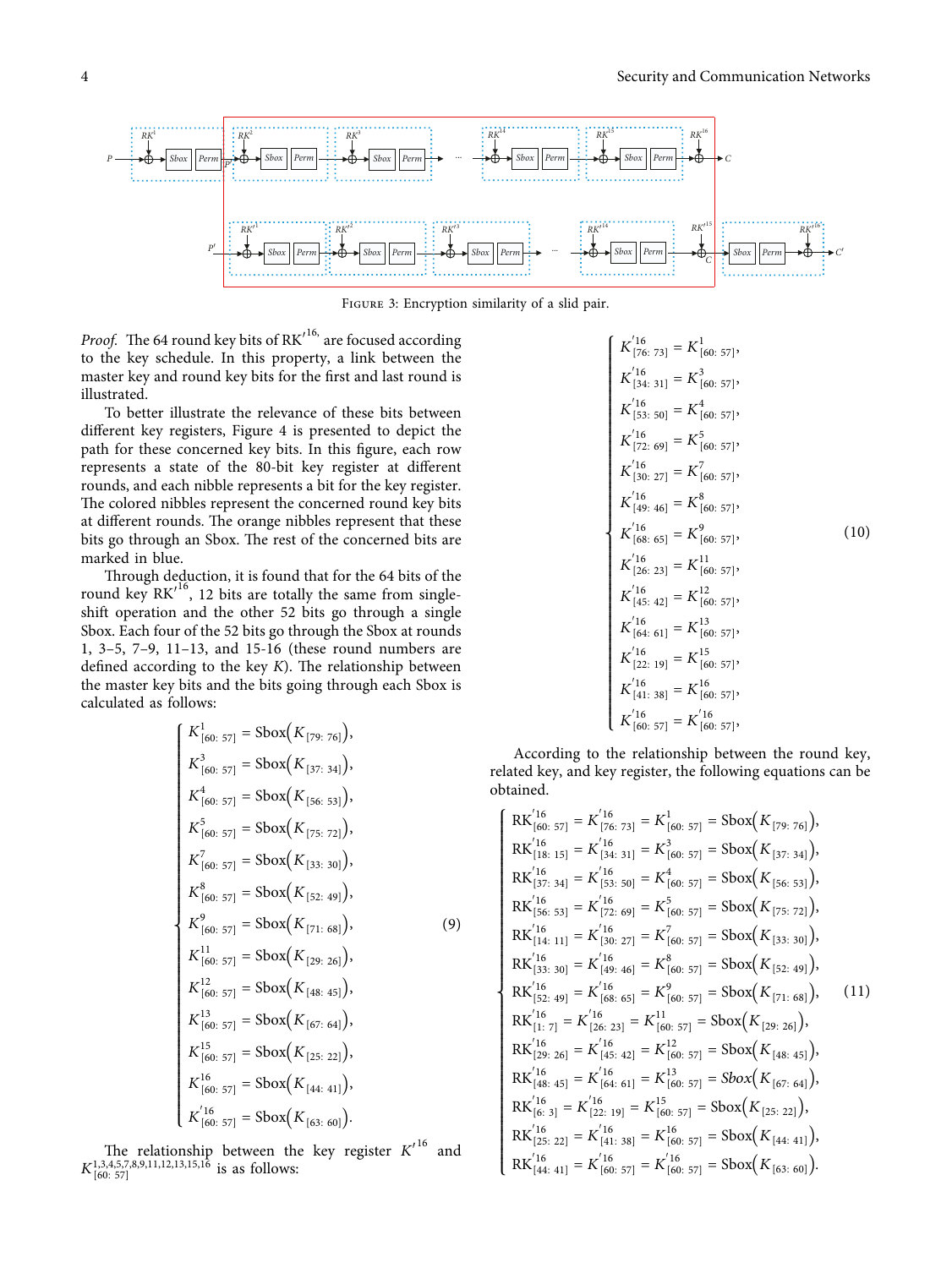

FIGURE 4: Relationship between some master key bits and round key bits.

**Input:** randomly choose an 80-bit master key K; **Output:** the recovered 80-bit master key.

# **Preliminary**:

randomly choose  $2^{32}$  plaintext-ciphertext pairs  $(P_i, C_i)$  (encrypted with K) to construct a set  $\delta$ ;

- set related key  $K' = K \ll 61, K'_{[79:76]} = \text{Sbox}(K_{[79:76]}).$
- Step 1. Choose two plaintext-ciphertext pairs  $(P_i, C_i)$  and  $(P_j, C_j)$  from  $\delta$ ;

*Step 2.* Calculate  $C_i' = \text{ULC}(P_i, K'), C_j' = \text{ULC}(P_j, K');$ 

Step 3. Suppose  $(P_i, P_j)$  is a slid pair. Calculate RK<sup>'16</sup> = Perm (Sbox(*C<sub>i</sub>*))⊕*C'<sub>j</sub>*</sub>, RK<sup>1</sup> = Sbox<sup>-1</sup> ∘ Perm<sup>-1</sup>(*P<sub>j</sub>*)⊕*P<sub>i</sub>*. Test whether the relationship of  $RK^{16}$  and  $RK^{1}$  satisfies the equation [\(4\)](#page--1-0) in Property [2](#page--1-0).

(a) If the relationship of  $RK^{16}$  and  $RK^1$  satisfies the condition, recover 80-bit  $K''$  according to Property [2](#page--1-0), and go to Step 5.<br>(b) Otherwise, go to Step 1. Otherwise, go to Step 1.

Step 4. Suppose  $(P_j, P_i)$  is a slid pair. Calculate RK<sup>'16</sup> = Perm(Sbox(*C<sub>j</sub>*)) ⊕*C'<sub>i</sub>*, RK<sup>1</sup> = Sbox<sup>-1</sup> ∘ Perm<sup>-1</sup>(*P<sub>i</sub>*)⊕*P<sub>j</sub>*. Test whether the relationship of  $RK^{16}$  and  $RK^{1}$  satisfies the equation ([5](#page--1-0)) in Property [2](#page--1-0).

(a) If the relationship of  $RK^{16}$  and  $RK^1$  satisfies the condition, recover 80-bit  $K''$  according to Property [2](#page--1-0) and go to Step 5.<br>(b) Otherwise, go to Step 1. Otherwise, go to Step1.

Step 5. Encrypt  $P_i$  with  $K''$  and ciphertext  $C'_i$  can be derived.

- (a) If  $C_i = C'_i$ ,  $K''$  is the correct master key and output  $K''$ ;
- (b) Otherwise, go to Step 1.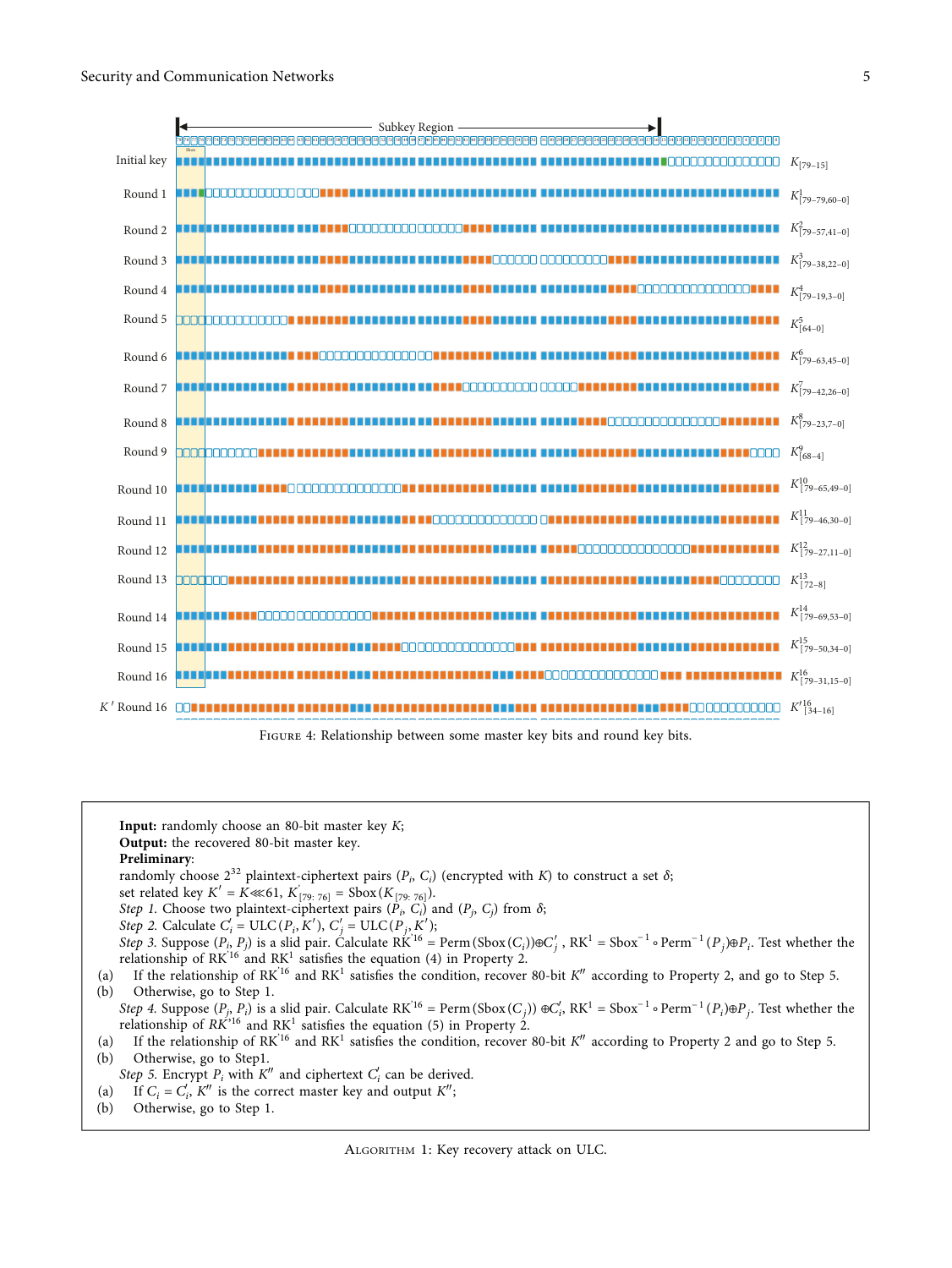<span id="page-5-0"></span>After applying the  $Sbox^{-1}$  on both two sides of the equations, the conclusion of equation [\(7](#page--1-0)) in Property [2](#page--1-0) can be derived (those bits from only shift operation can be calculated directly).

$$
\begin{cases}\n\text{Sbox}^{-1}\left(RK_{[60:57]}^{16}\right) = K_{[79:76]},\\ \text{Sbox}^{-1}\left(RK_{[18:15]}^{16}\right) = K_{[37:34]},\\ \text{Sbox}^{-1}\left(RK_{[18:15]}^{16}\right) = K_{[56:53]},\\ \text{Sbox}^{-1}\left(RK_{[56:53]}^{16}\right) = K_{[56:53]},\\ \text{Sbox}^{-1}\left(RK_{[14:11]}^{16}\right) = K_{[75:72]},\\ \text{Sbox}^{-1}\left(RK_{[14:11]}^{16}\right) = K_{[33:30]},\\ \text{Sbox}^{-1}\left(RK_{[33:30]}^{16}\right) = K_{[52:49]},\\ \text{Sbox}^{-1}\left(RK_{[52:49]}^{16}\right) = K_{[71:68]},\\ \text{Sbox}^{-1}\left(RK_{[10:7]}^{16}\right) = K_{[29:26]},\\ \text{Sbox}^{-1}\left(RK_{[10:7]}^{16}\right) = K_{[48:45]},\\ \text{Sbox}^{-1}\left(RK_{[48:45]}^{16}\right) = K_{[67:64]},\\ \text{Sbox}^{-1}\left(RK_{[6:3]}^{16}\right) = K_{[25:22]},\\ \text{Sbox}^{-1}\left(RK_{[53:22]}^{16}\right) = K_{[14:41]},\\ \text{Sbox}^{-1}\left(RK_{[25:22]}^{16}\right) = K_{[44:41]},\\ \text{Sbox}^{-1}\left(RK_{[44:41]}^{16}\right) = K_{[63:60]}.\n\end{cases}
$$

As the round key bits of  $RK^1_{[47;\ 0]}$  and *K* have the following relations:

$$
\begin{cases}\n\text{RK}_{[44:41]}^1 = \text{Sbox}\left(K_{[79:76]}\right), \\
\text{RK}_{[47:45]}^1 = K_{[2:0]}, \\
\text{RK}_{[40:0]}^1 = K_{[75:35]}.\n\end{cases}
$$
\n(13)

So the round key bits of  $RK^1_{[47;\ 0]}$  and  $K'^{16}$  have the following relation, and the conclusion of ([7\)](#page--1-0) in Property [2](#page--1-0) can be derived.

$$
\begin{cases}\n\text{RK}_{[60:57]}^{16} = Sbox(K_{[79:76]}) = \text{RK}_{[44:41]}^{1}, \\
\text{RK}_{[63:61]}^{16} = K_{[2:0]} = \text{RK}_{[47:45]}^{1}, \\
\text{RK}_{[40:38]}^{16} = K_{[59:57]} = \text{RK}_{[24:22]}^{1}, \\
\text{RK}_{[21:19]}^{16} = K_{[40:38]} = \text{RK}_{[5:3]}^{1}, \\
\text{Sbox}^{-1} \left( \text{RK}_{[18:15]}^{16} \right) = K_{[37:34]} \longrightarrow \text{RK}_{[2:0]}^{1}, \\
\text{Sbox}^{-1} \left( \text{RK}_{[37:34]}^{16} \right) = K_{[56:53]} = \text{RK}_{[40:37]}^{1}, \\
\text{Sbox}^{-1} \left( \text{RK}_{[56:53]}^{16} \right) = K_{[75:72]} = \text{RK}_{[40:37]}^{1}, \\
\text{Sbox}^{-1} \left( \text{RK}_{[56:53]}^{16} \right) = K_{[75:72]} = \text{RK}_{[40:37]}^{1}, \\
\text{Sbox}^{-1} \left( \text{RK}_{[33:30]}^{16} \right) = K_{[52:49]} = \text{RK}_{[17:14]}^{1}, \\
\text{Sbox}^{-1} \left( \text{RK}_{[29:26]}^{16} \right) = K_{[71:68]} = \text{RK}_{[36:33]}^{1}, \\
\text{Sbox}^{-1} \left( \text{RK}_{[42:29]}^{16} \right) = K_{[48:45]} = \text{RK}_{[32:29]}^{1}, \\
\text{Sbox}^{-1} \left( \text{RK}_{[48:45]}^{16} \right) = K_{[67:64]} = \text{RK}_{[28:25]}^{1}, \\
\text{Sbox}^{-1} \left( \text{RK}_{[44:41]}^{16} \right) = K_{[63:60]} = \text{RK}_{[28:25]}^{1}, \\
\text{Sbox}^{-1} \left( \text{RK}_{[25:22]}^{16} \right) = K_{[44:41]} = \text{RK}_{[9:6]}^{1}. \end{cases}
$$

There are two ways to further utilize Property [2](#page--1-0):

- (1) If a slid pair appears, given  $RK^{16}$  and  $RK^{1}$ , all the 80 master key bits of *K* can be recovered.
- (2) If a slid pair appears, 48 bits of  $RK<sup>1</sup>$  can be determined according to  $\overline{\text{RK}'}^{16}$ . This can be viewed as a distinguisher to eliminate wrong slid pair candidates.

#### **5. Key Recovery Attack on ULC**

In this section, a key recovery attack on ULC is proposed based on the properties in Section [4.](#page-1-0) With our method, the full-round ULC can be attacked and all the 80-bit master keys can be recovered. The details of the attack are illustrated in Algorithm 1.

The target of Algorithm 1 is to recover the master key *K*. There are two preconditions. The first one is a set *δ* consisting of  $2^{32}$  plaintext-ciphertext pairs encrypted with the master key *K* and the second one is a related key  $K'$ . In our attack, we regard the chosen two plaintexts  $P_i$ and  $P_i$  as two potential slid pairs with each other, i.e., both  $(P_i, P_j)$  and  $(P_i, P_j)$  are potential slid pairs. This strategy will improve the search efficiency by about two times faster.

The general procedures of the attack are as follows: first, we choose two plaintexts from the set  $\delta$ , and regard these two plaintexts as two potential slid pairs. We use the two properties in Section [4](#page-1-0) to eliminate those nonslid pairs and recover the 80-bit master key as a key candidate. Then we test the remaining key candidates through a plaintext-ciphertext pair to guarantee the correctness of the recovered master key. To sum up, the complexities of our attack are summarized in Table [2.](#page-6-0)

*5.1. Complexity Analysis.* With Algorithm 1, we can recover all the 80 master key bits. As the slide attack has no constraint on the number of rounds, this implies that our attack can be applied to arbitrary rounds. In this paper, as ULC has a total of 15 rounds, we set the number of our attacks to be 15 as well.

As our attack needs  $2^{32}$  plaintext-ciphertext pairs, it means the data complexity is  $O(2^{32})$  and memory complexity is also  $O(2^{32})$ , which is used to store these pairs. According to the birthday paradox, the success probability of the attack is about  $63\%$ . There are altogether  $2^{32}$  \* ( $2^{32}$  −1)/2≈2<sup>63</sup> different pairs of ( $\tilde{P_i}$ ,  $P_j$ ) originated from *δ*. So, the time complexity for our attack is  $O(2^{63})$ .

In addition, if the slid pair does not occur,  $\mathbf{R}\mathbf{K}^1$  and  $\mathbf{R}\mathbf{K'}^{16}$ can be viewed as random. This implies that if we use [\(5\)](#page--1-0) of Property [2](#page--1-0) as a distinguisher and the slid pair does not occur, the probability of a wrong key candidate to pass the test of the distinguisher is about  $2^{-48}$ . This means we still need an extra plaintext-ciphertext pair to eliminate all the possible wrong key candidates, and this is realized by Step 5 of Algorithm 1.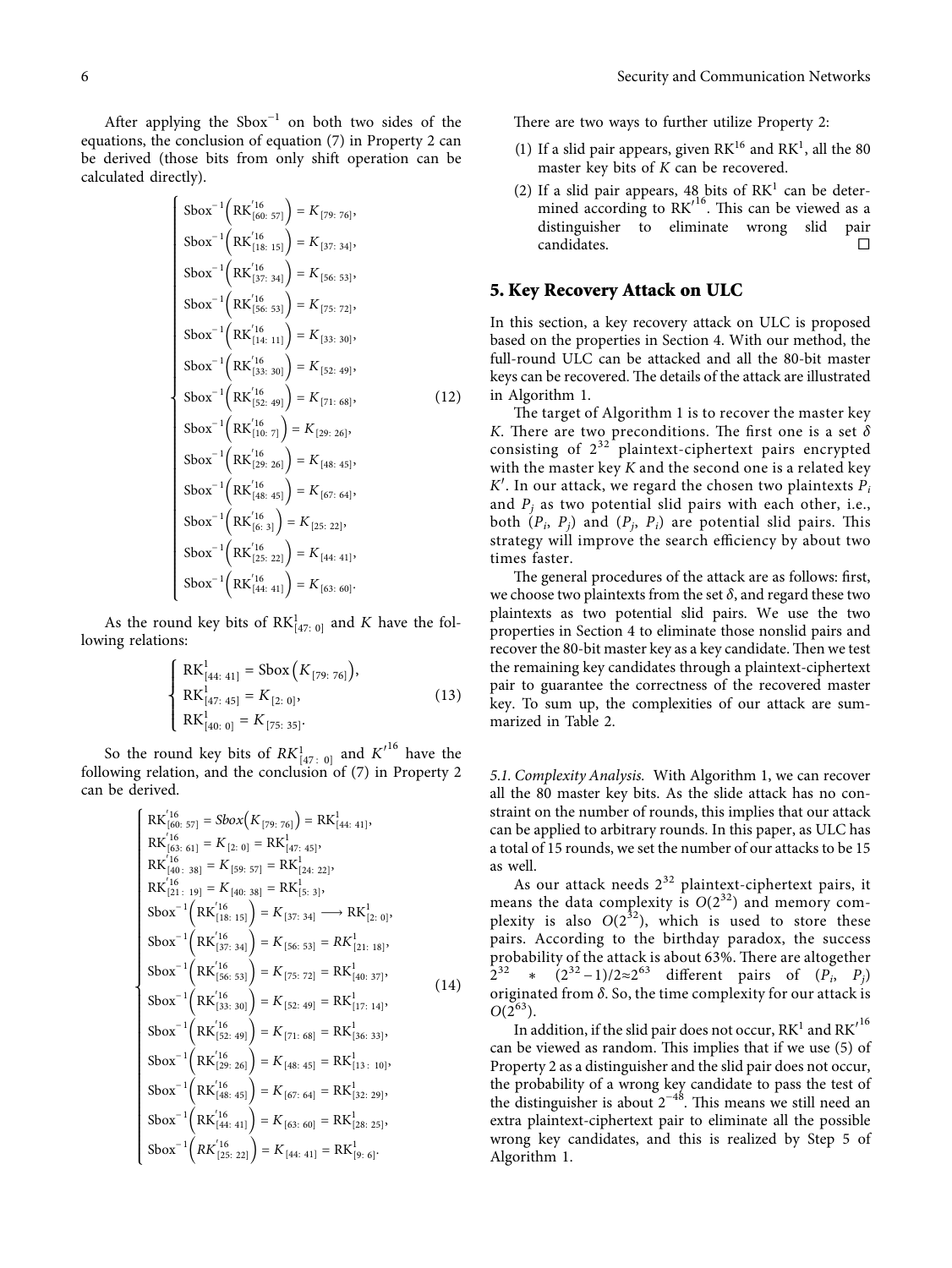Table 2: Complexities and summary of our attack.

<span id="page-6-0"></span>

| Block<br>. cipher | rounds<br>attacked/total<br>Rounds | . complexity<br>⊅ata | complexity<br>Memory      | $-$<br>complexity<br>l'ime | -kevs<br>related-<br>Number<br>Ωt |
|-------------------|------------------------------------|----------------------|---------------------------|----------------------------|-----------------------------------|
| $x + r$<br>ULU    | $-11$<br>231 '                     | $O(2^{32})$          | $\bigcap_{\alpha}$<br>IJΣ | $O(2^{\circ\circ})$        |                                   |

# **6. Conclusion**

In this paper, a related key slide attack on full-round ULC is proposed. As a first step, a property on ULC is presented to characterize a slid pair on ULC. As a second step, a relationship between some of the first round, last round, and master key bits is constructed. Finally, we propose a key recovery attack based on these two properties. Our attack can attack a full-round cipher and recover all the 80 master key bits. For improving the security of ULC, on the one hand, the security margin for ULC is too small, the number of total rounds should be increased. On the other hand, to prevent ULC from slide attack, at least different constants should be added for each round. As related keys are a relatively strong condition for cryptanalysis, other better single key attacks can be explored, which is left as future work.

#### **Data Availability**

All the data included in this study are available upon request by contacting the corresponding author.

### **Conflicts of Interest**

The authors declare that they have no conflicts of interest.

#### **Acknowledgments**

This work was partially supported by the National Natural Science Foundation of China under Grant nos. 61802437, 62102448, 61972248, and 61902428 and China Postdoctoral Science Foundation under Grant no. 2020M681314.

# **References**

- [1] A. Bogdanov, L. R. Knudsen, G. Leander et al., "PRESENT: an ultra-lightweight block cipher," in *Proceedings of the International workshop on cryptographic hardware and embedded systems*, pp. 450–466, Springer, Vienna, Austria, September 2007.
- [2] W. Wu and L. Zhang, "LBlock: a lightweight block cipher," in *Proceedings of the International conference on applied cryptography and network security*, pp. 327–344, Springer, Nerja, Spain, June 2011.
- [3] W. Zhang, Z. Bao, D. Lin, V. Rijmen, B. Yang, and I. Verbauwhede, "RECTANGLE: a bit-slice lightweight block cipher suitable for multiple platforms," *Science China Information Sciences*, vol. 58, no. 12, pp. 1–15, 2015.
- [4] T. Suzaki, K. Minematsu, S. Morioka, and E. Kobayashi, "TWINE: a lightweight block cipher for multiple platforms,"vol. 22, pp. 339–354, in *Proceedings of the International Conference on Selected Areas in Cryptography*, vol. 22, pp. 339–354, Springer, Windsor, ON, Canada, August 2012.
- [5] K. Shibutani, T. Isobe, H. Hiwatari, A. Mitsuda, T. Akishita, and T. Shirai, "Piccolo: an ultra-lightweight blockcipher," in

*Proceedings of the International workshop on cryptographic hardware and embedded systems*, pp. 342–357, Springer, Nara, Japan, September 2011.

- [6] R. Beaulieu, D. Shors, J. Smith, S. Treatman-Clark, B. Weeks, and L. Wingers, "The SIMON and SPECK lightweight block ciphers," in *Proceedings of the Proceedings of the 52nd Annual Design Automation Conference*, pp. 1–6, ACM, San Francisco California, June 2015.
- [7] T. P. Berger, J. Francq, M. Minier, and G. Thomas, "Extended generalized Feistel networks using matrix representation to propose a new lightweight block cipher: Lilliput," *IEEE Transactions on Computers*, vol. 65, no. 7, pp. 2074–2089, 2015.
- [8] G. Yang, B. Zhu, V. Suder, M. D. Aagaard, and G. Gong, "The simeck family of lightweight block ciphers," in *Proceedings of the International Workshop on Cryptographic Hardware and Embedded Systems*, pp. 307–329, Springer, Berlin, Heidelberg, 2015.
- [9] D. Hong, J. Sung, S. Hong et al., "HIGHT: a new block cipher suitable for low-resource device," in *Proceedings of the International Workshop on Cryptographic Hardware and Embedded Systems*, pp. 46–59, Springer, Yokohama, Japan, October 2006.
- [10] D. Hong, J. K. Lee, D. C. Kim, D. Kwon, K. H. Ryu, and D. G. Lee, "LEA: a 128-bit block cipher for fast encryption on common processors,"vol. 8267, pp. 3–27, in *Proceedings of the International Workshop on Information Security Applications*, vol. 8267, pp. 3–27, Springer, Jeju Island, Korea, August 2013.
- [11] L. Sliman, T. Omrani, Z. Tari, A. E. Samhat, and R. Rhouma, "Towards an ultra lightweight block ciphers for Internet of Things," Journal of Information Security and Applications, vol. 61, Article ID 102897, 2021.
- [12] A. Biryukov and D. Wagner, "Slide attacks," in *Proceedings of the International Workshop on Fast Software Encryption*, pp. 245–259, Springer, Berlin, Heidelberg, March 1999.
- [13] A. Bar-On, E. Biham, O. Dunkelman, and N. Keller, "Efficient slide attacks," *Journal of Cryptology*, vol. 31, no. 3, pp. 641–670, 2018.
- [14] O. Dunkelman, N. Keller, N. Lasry, and A. Shamir, "New slide attacks on almost self-similar ciphers," in *Proceedings of the* Annual International Conference on the Theory and Appli*cations of Cryptographic Techniques*, pp. 250–279, Springer, Zagreb, Croatia, May 2020.
- [15] X. Bonnetain, M. Naya-Plasencia, and A. Schrottenloher, "On quantum slide attacks,"vol. 11959, pp. 492–519, in *Proceedings of the International Conference on Selected Areas in Cryptography*, vol. 11959, pp. 492–519, Springer, Waterloo, ON, Canada, August 2019.
- [16] X. Dong, B. Dong, and X. Wang, "Quantum attacks on some Feistel block ciphers," *Designs, Codes and Cryptography*, vol. 88, no. 6, pp. 1179–1203, 2020.
- [17] A. Mege, "Slide attack on CLX-128," in *Proceedings of the Lightweight Cryptography Workshop*, p. 169p. 169, 2019.
- [18] S. Kavut and M. D. Yücel, "Slide attack on Spectr-H64," in *Proceedings of the International Conference on Cryptology in India*, pp. 34–47, Springer, Berlin, Heidelberg, December 2002.
- [19] R. Mbitiru and T. S. Ustun, "Using input-output correlations and a modified slide attack to compromise IEC 62055-41," in